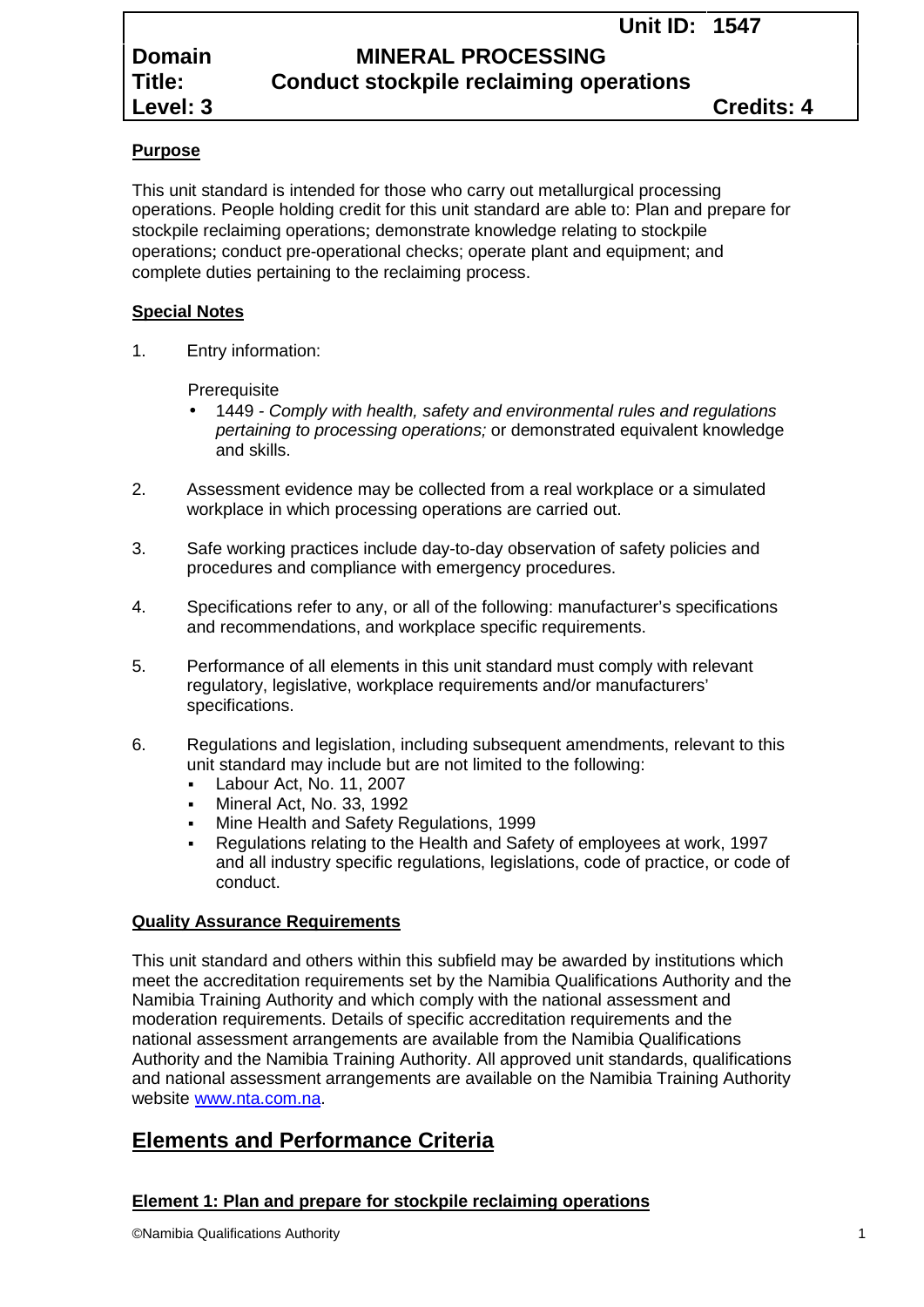## **Performance Criteria**

- 1.1 Work instructions, including plans, specifications, quality requirements and operational details are obtained, explained, clarified and applied to the allocated task.
- 1.2 Safety and security requirements, including personal protective clothing and equipment are obtained from the site safety plan, workplace policies and procedures, explained, and applied to the allocated task.
- 1.3 Equipment, tools, fuel, lubricants, attachments and accessories selected to carry out tasks are checked for consistency with the requirements of the job, their usability and any faults rectified or reported prior to commencement of work.
- 1.4 Environmental protection requirements are identified from the project environmental management plan and applied to the allocated task.
- 1.5 Work area is inspected and prepared according to workplace procedures.

## **Element 2: Demonstrate knowledge relating to stockpile operations**

#### **Performance Criteria**

- 2.1 The actions and conditions pertaining to a safe, healthy environment when conducting stockpile reclaiming operations are described.
- 2.2 The importance of stockpile reclaiming and operations is described in terms of achieving specified production requirements.
- 2.3 Hazards and associated risks are identified through relevant risk assessment procedures.
- 2.4 The communication requirements pertaining to stockpile reclaiming operations are described.
- 2.5 Corrective actions, in case of sub-standard conditions and problems be encountered, are described.

#### **Element 3: Conduct pre-operational checks**

#### **Performance Criteria**

- 3.1 Workplace hazards and associated risks are identified, minimised or eliminated according to workplace procedures and legislative requirements.
- 3.2 Plant and equipment are examined and substandard conditions are reported to appropriate personnel according to workplace procedures.
- 3.3 Start-up and shutdown procedures are conducted according to manufacturer's specifications.

## **Element 4: Operate plant and equipment**

#### **Performance Criteria**

- 4.1 Workplace hazards and associated risks are identified, minimised or eliminated according to workplace procedures and legislative requirements.
- 4.2 Controls to reclaim materials are operated according to workplace procedures.